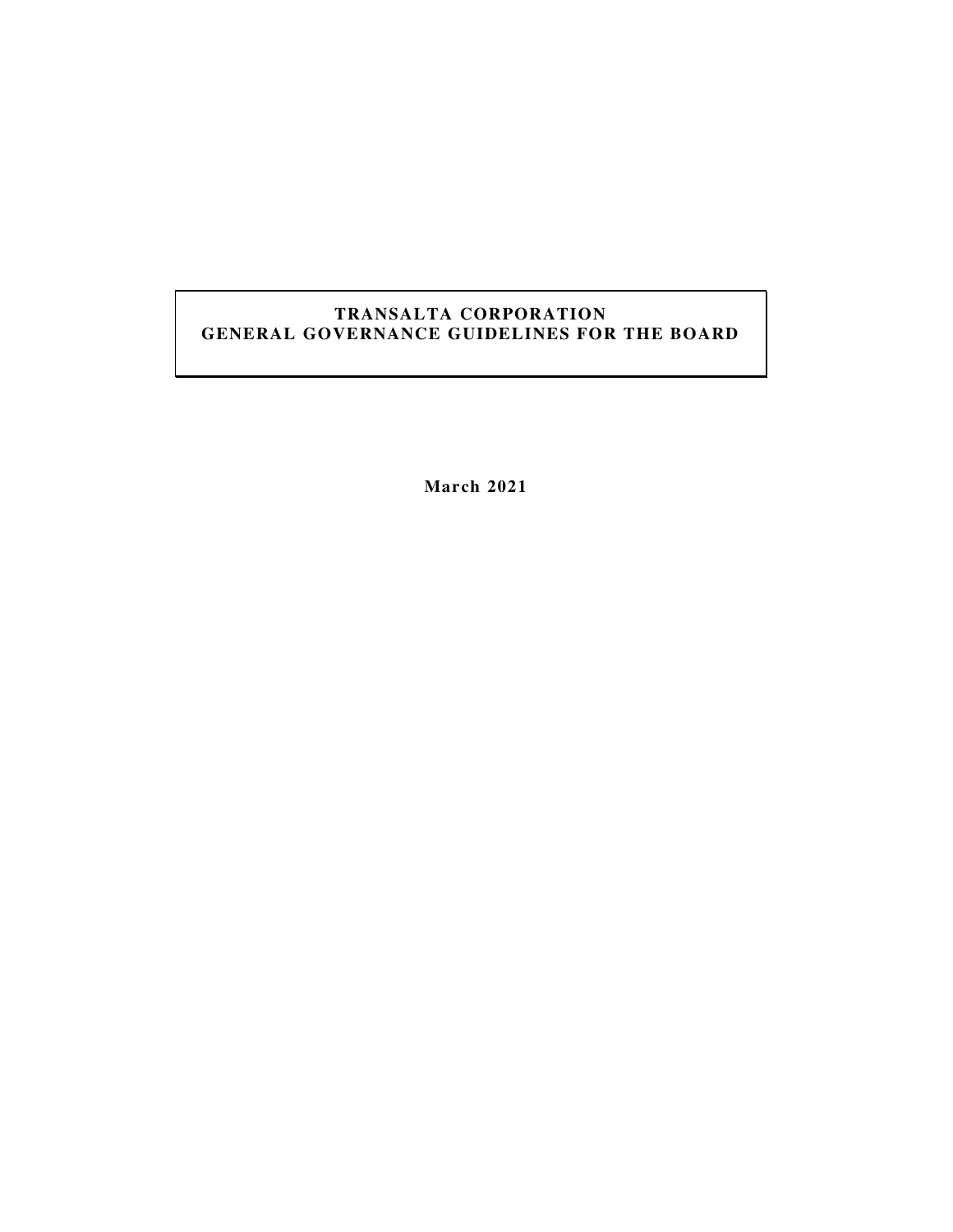#### **TRANSALTA CORPORATION GENERAL GOVERNANCE GUIDELINES FOR THE BOARD**

## **A. INTRODUCTION**

The Board of Directors (the "Board") is responsible for overseeing the management of TransAlta Corporation (the "Company") by establishing key policies and standards, including policies for the assessment and management of the Company's principal risks, for reviewing and approving the Company's strategic plans and for hiring the President and Chief Executive Officer ("CEO"). The Board has the statutory authority and obligation to act honestly and in good faith with a view to the best interests of the Company, including all shareholders and its stakeholders. Although the Board is responsible for the stewardship of the Company, it has delegated to the President and CEO (the "CEO") and the senior management team the day-to-day leadership and management of the Company. The Board monitors and assesses the performance and progress of the Company's goals through candid and timely reports from the CEO and the senior management team.

The Board has adopted the following guidelines to meet its governance responsibilities.

## **B. BOARD ORGANIZATION AND MEMBERSHIP**

#### **1) Independent Chair of the Board**

The Board has chosen to separate the positions of chair of the Board ("Chair") and CEO. The Chair is elected to the Board annually by the shareholders and is independent from management and the Company.

#### **2) Chair Position Description**

The Chair's responsibilities are set out in a position description that encompasses the Chair's role as it relates to the Board, its committees, the CEO and the Company generally.

#### **3) Size of the Board**

It is the view of the Board that 9 to 14 directors are sufficient to provide a diversity of expertise and knowledge, permitting effective committee organization and is appropriate for efficient meetings and decision-making.

The Governance, Safety and Sustainability (the "Committee") reviews annually the size of the Board and recommends changes in size and composition to the Board when appropriate.

#### **4) Independence of Directors**

The Board annually affirmatively determines the independence of each director, based on the recommendations made by the Committee. An independent director is a director who is independent of management and who has no direct or indirect material relationship or any other relationship which could, in the view of the Board, be reasonably expected to interfere with the exercise of a member's independent judgment. In making this determination the Board adheres to the requirements of Canadian and U.S. securities and stock exchange rules and regulations. Each director is required to complete an annual declaration of interest identifying all executive and board positions held by that director and whether any relationships exist with the Company or any of its subsidiaries and affiliates. The Committee reviews these declarations annually to ensure the majority of directors are independent. The Board also undertakes this determination upon the appointment of any new director to the Board.

Any former officer of the Company serving on the Board is considered to be non-independent for purposes of corporate governance until such time as the applicable regulatory cooling off period has been met and the independent directors determine that no direct or indirect material relationship exists, taking into consideration the former executive's duties and relationships for and with the Company.

As a matter of policy, the Board is comprised of a majority of independent directors. Decisions on matters of corporate governance and executive compensation are reviewed and made by the independent directors or a committee of independent directors.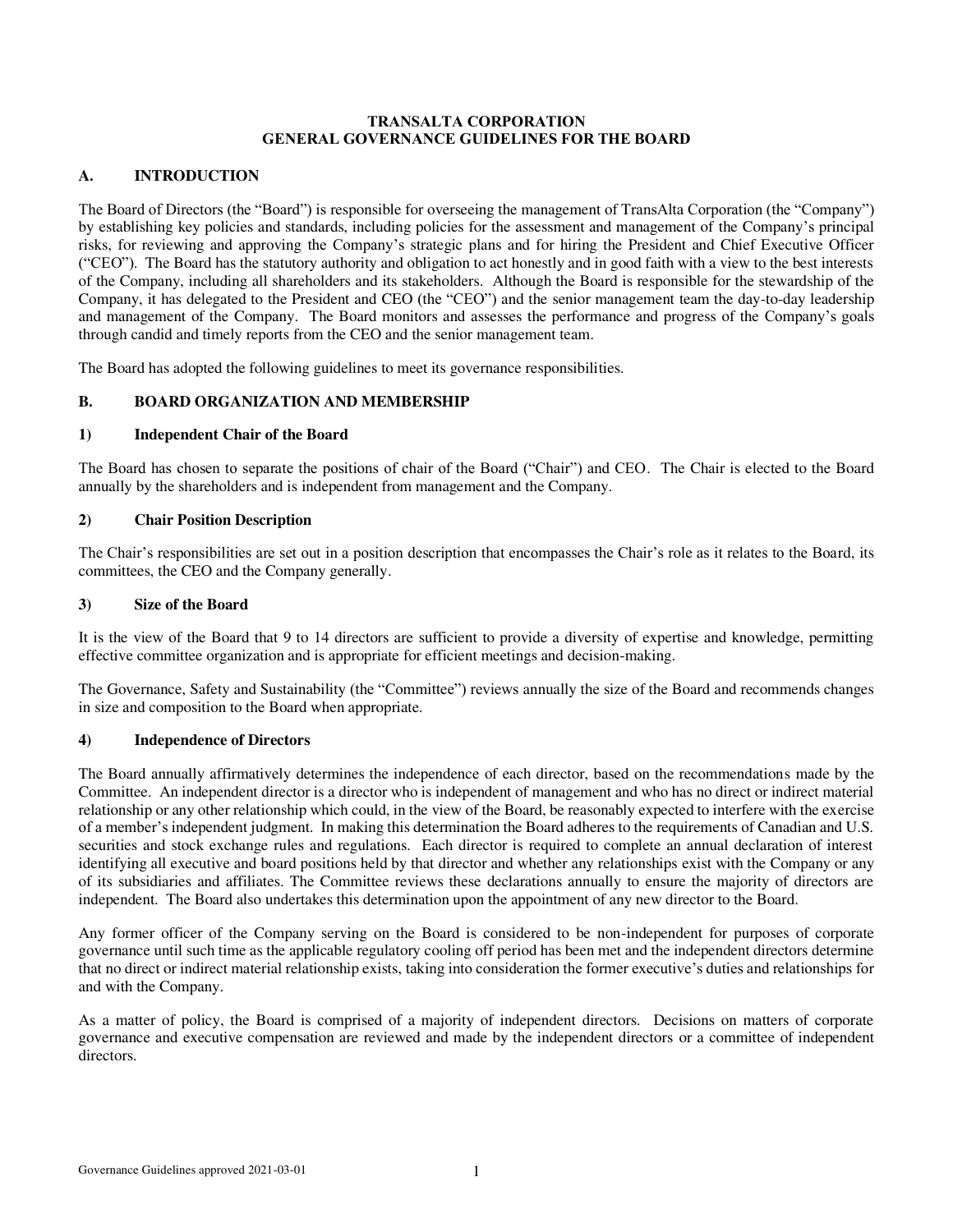#### **5) Majority Voting for Directors and Form of Proxy**

The Board believes that each of its members should carry the confidence and support of its shareholders. Directors stand for election each year at the annual meeting of shareholders. Shareholders are given the opportunity to vote in favour of, or to withhold from voting for, each director nominee individually.

In an uncontested election of directors at a shareholders' meeting, the votes cast in favour of the election of a director nominee must represent a majority of the shares voted and withheld for the election of the director. If that is not the case, the director nominee is required to promptly tender his or her resignation for consideration by the balance of the Board. A director who tenders a resignation pursuant to this policy will not participate in any meeting of the board or any committee of the board at which the resignation is being considered. In the absence of extenuating circumstances, it is expected that the Board will accept the resignation in a time frame consistent with the interest of the Company and in any event within 90 days from the date of the relevant shareholders' meeting. The resignation will be effective when accepted by the Board. Should the Board determine not to accept the resignation, it will issue a press release setting forth the reasons for that decision and shall forthwith provide a copy to the Toronto Stock Exchange and such other regulatory bodies to the extent required pursuant to applicable law, including the rules of any exchange on which the Corporation has listed securities.

## **6) Criteria for Board Membership**

Each year the Committee reviews the composition of the Board in order to ensure that it has the best mix of skills and experience to guide the long-term strategy and ongoing business operations of the Company. This review takes into account diversity of background, skills and experience, gender, ethnicity, age, stakeholder perspectives and geographic background. Further, consideration is given to any upcoming retirements, succession needs, specialized committee membership requirements, industry, market and the strategic direction of the Company. The information is compiled through the use of a questionnaire which identifies the skills, education and experience of each current director and those factors needed to promote diversity and to lead the strategic direction of the Company. This information is then compiled into a matrix.

If a vacancy or a particular need arises, the Committee, together with the Chair, identifies potential nominees through the assistance of a professional search firm, or its evergreen candidate list, screens their qualifications and fit for the Board following which the Committee makes a recommendation to the Board for appointment or election. The Board is responsible for nominating candidates to the Board for election by the shareholders and to appoint directors as the number of positions or skill requirement warrant between annual meetings.

# **7) Change in a Director's Principal Occupation**

A director who makes a significant change in principal occupation must advise the Board in order to give the Board the opportunity to review, through the Committee, whether such change may have an impact on the Company.

# **8) New Director Orientation**

New directors are provided with an orientation and education program which includes written information about the duties and responsibilities of directors, the business and operations of the Company, minutes and material from recent Board and committee meetings, one-on-one meetings with senior management and Board members and site tours. A comprehensive director's manual is also provided to each new director. The orientation of each new director is tailored to that director's individual needs and areas of interest. Specialized and independent training is also available from professional organizations if required or requested.

#### **9) Ongoing Director Education**

Each director is responsible for keeping informed about the business of the Company and developments in the industry. Management assists directors by providing regular updates at each in-person board meeting on various topics relating to the business, developments in the industry, political and economic developments in the geographical areas in which the Company is active and in the general market place. The Board also receives regular communications from the CEO on developments in the business, progress of the Company towards the achievement of its established goals / strategy and updates on relevant topics of interest.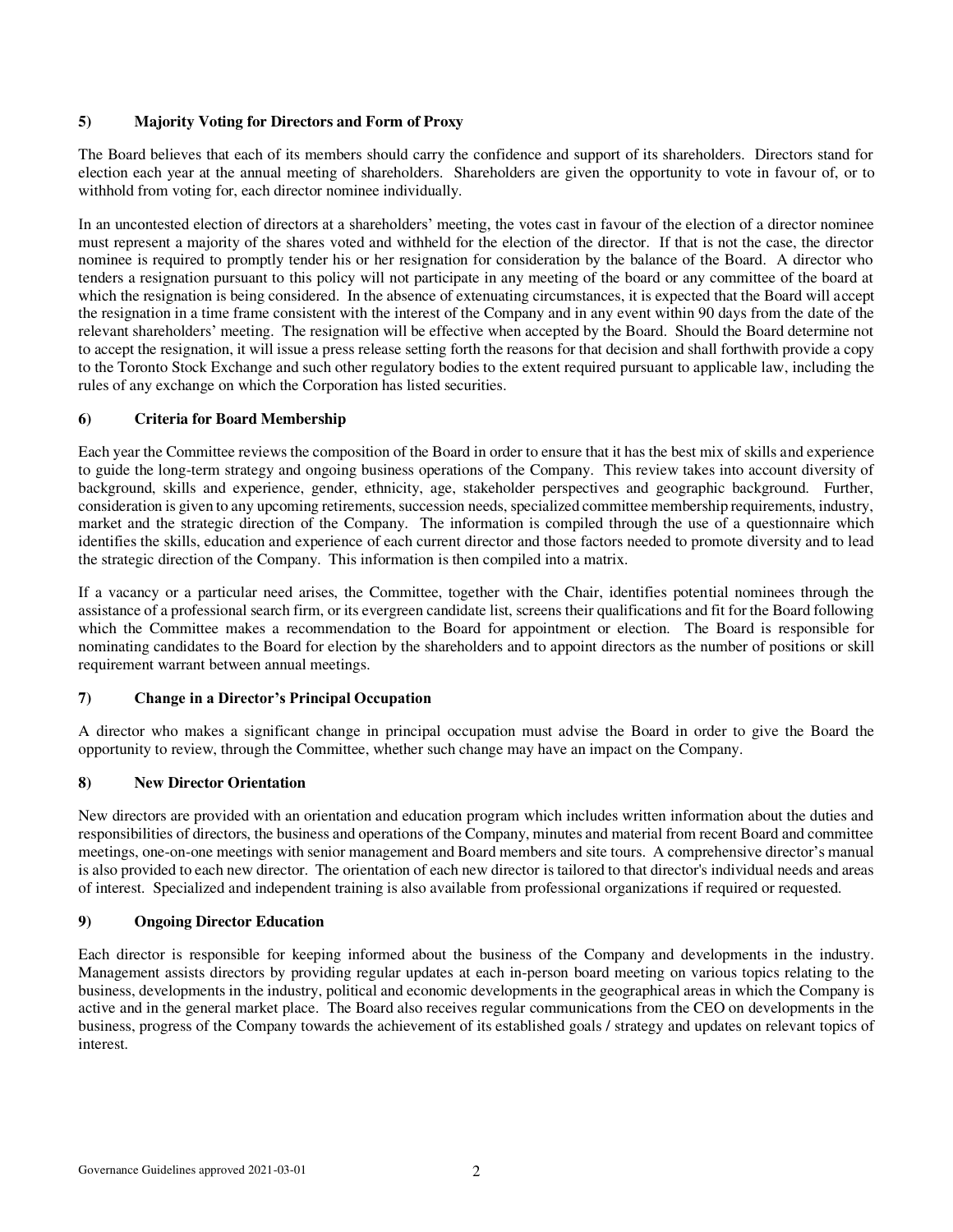In addition, management engages external speakers from time to time to make presentations to the Board and management on matters affecting the Company, the industry or the market place. Directors also take part in tours of the Company's facilities and suppliers and participate in management presentations on the operations of different aspects of the Company's business. These presentations, discussions and tours facilitate increased discussion between management and the Board and provide members of the Board with additional knowledge and context for exercising their duties.

Directors are also encouraged to participate in professional development courses and to maintain membership in professional associations that provide continuing education to directors. All costs associated with such memberships or development courses are reimbursed by the Company.

## **10) Retirement Age and Succession**

The retirement age for Board directors is 75, provided the Board may, at its discretion, extend the term of a director beyond the age of 75 if the Board determines that the Company and the Board would benefit from the continued service of such director.

The Committee reviews annually the size and composition of the Board and addresses the succession planning needs associated with ensuring the Board has the necessary skills and experience. The Board also considers the need for continuity of members on the Board balanced against the need for new skills and perspectives to address the direction of the Company.

#### **11) Director Compensation**

The Committee annually reviews the Chair and directors' compensation and makes recommendations to the Board for consideration when it believes that changes in compensation are warranted. In making this determination the Committee considers the market competitiveness of its compensation against companies of similar size and scope in Canada and within its Comparator Group in Canada. The Committee also reviews the compensation data compiled by independent firms in assessing the competitiveness of its compensation.

The Board has determined that ownership of the Company's shares or Deferred Share Units ("DSUs") by directors is desirable and aligns the interests of directors with those of the Company's shareholders. A portion of the director's annual retainer fee is paid in shares or DSUs of the Company. The Company has established a minimum share and/or DSUs holding requirement, which requires each director of the Company to acquire and hold a minimum value of three times the director's annual retainer fee within five years of their appointment to the Board. In addition, newly appointed directors are required to acquire and hold the equivalent of one time their annual retainer fee within two years of their appointment to the Board.

# **C. BOARD MEETINGS AND MATERIALS**

#### **1) Agendas and Materials**

The Chair and the CEO, together with the Executive Vice President, Legal, Commercial & External Affairs (the "VP, Legal") and Corporate Secretary or Assistant Corporate Secretary, establish the agenda for each Board meeting, ensuring that all matters to be addressed as provided in these guidelines form part of the scheduled agendas for the year. In advance of each meeting, management distributes to the Board written information and data necessary for the Board's understanding of the business to be conducted at the meeting. Any Board member may suggest the inclusion of additional items on the agenda.

#### **2) Quorum**

A majority of the members of the Board, present in person or by telephone or other communication device that permits all persons participating in the meeting to speak to each other, shall constitute a quorum.

#### **3) Meetings and In Camera Meetings**

Members of senior management are invited to attend Board meetings as required.

The independent directors meet without management present as a standing agenda item at each regularly scheduled, in-person Board meeting. The Chair discusses with the CEO any matters which may have risen during these meetings that are relevant for the CEO or management.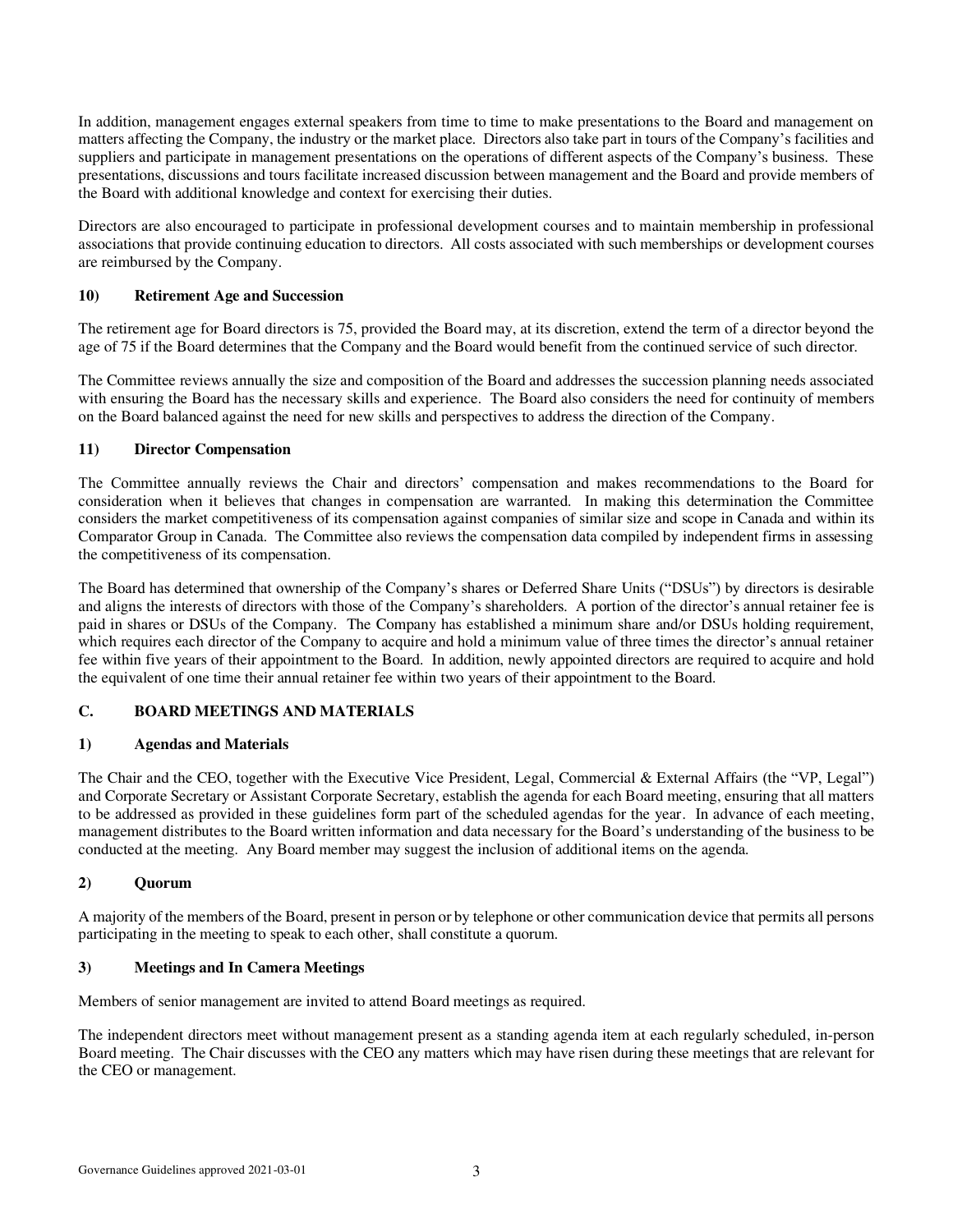## **D. COMMITTEE ORGANIZATION AND MEETINGS**

#### **1) Board Committees**

Each committee operates according to an approved charter. The standing committees of the Board are: Audit, Finance and Risk, Human Resources, and Governance, Safety and Sustainability. The Board may form a new committee or disband a current committee if, in its view, it is appropriate to do so, provided that the Board will always have an audit committee.

## **2) Assignment of Committee Members**

The Board, based on a recommendation of the Committee, appoints committee members and committee chairs. The Committee's recommendation is derived from consultations with the Chair, with individual directors and with the objective of utilizing particular expertise while recognizing and balancing the need for renewal of ideas and continuity of knowledge and leadership.

## **3) Committee Meetings**

Committee chairs, in consultation with committee members, determine the frequency (consistent with each committee's Charter) of committee meetings. The Audit, Finance and Risk Committee and Governance, Safety and Sustainability Committee meet at least quarterly, the Human Resources Committee meets at least four times annually and the Investment Performance Committee meets as required. Each committee reports to the Board with respect to the proceedings of its meetings. The independent directors meet without management present as a standing agenda item at each regularly scheduled committee meeting.

#### **4) Committee Agendas**

The chair of each committee, in consultation with the appropriate members of management and the VP, Legal and Corporate Secretary or Assistant Corporate Secretary develops the committee's agendas. Through the use of a checklist linked to its Charter, each committee ensures that all matters to be addressed, as set out in its Charter, form part of its schedule of agendas for the year.

## **E. BOARD AND MANAGEMENT RESPONSIBILITIES**

#### **1) Board Relationship with Management**

Board members have open access to management for relevant information and management is encouraged to make appropriate use of the Board's skills. Open discussions between the Board and members of management about issues facing the Company are encouraged. The Board also encourages senior management to bring employees who have potential as future senior leaders, and who would benefit from exposure to the Board, into Board meetings from time to time.

#### **2) Appointment of Chief Executive Officer**

The Board, at the recommendation of the Human Resources Committee (the "HRC"), is responsible for the hiring and appointment of the CEO, including the approval of his/her compensation and any employment agreement.

#### **3) Evaluation of the Chief Executive Officer**

The HRC conducts an annual review of the performance of the CEO as measured against objectives mutually established by the HRC and the CEO, and approved by the Board. The Chair of the Board and the chair of the HRC communicate the performance evaluation to the CEO and to the Board. The HRC utilizes this evaluation to make recommendations to the Board with respect to the CEO's variable compensation for the year.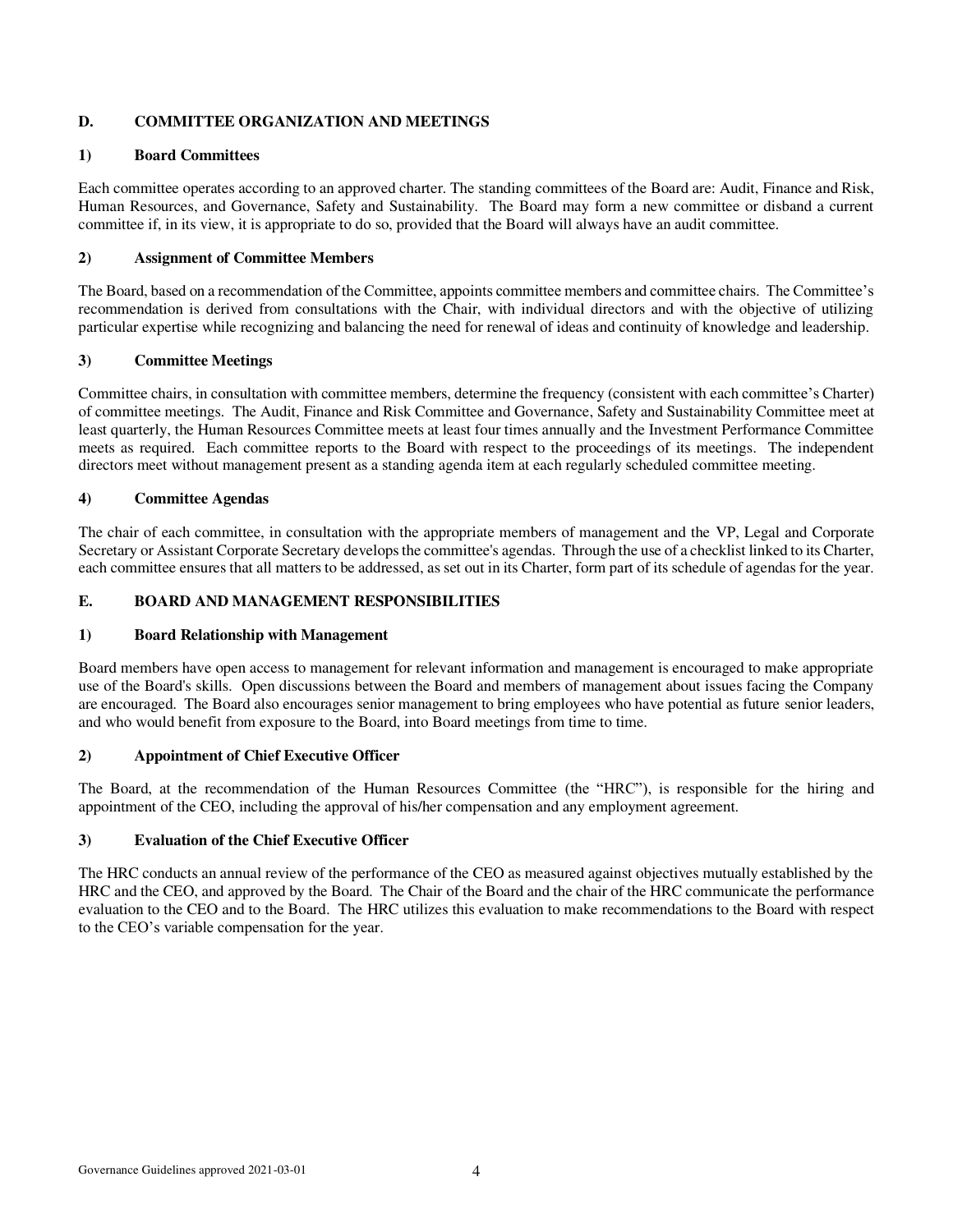# **4) Corporate Strategy**

Management is responsible for the development of the Company's strategic direction and plan. It is the role of the Board to review, question, contribute, and approve the strategic plan of the Company and to oversee its execution. The Board dedicates time annually to review, discuss and approve the Company's strategic plan, receives updates at each regularly scheduled Board meeting and receives periodic updates from the CEO.

## **5) Limits to Management Authority**

The Board has established general authority guidelines that identify the limitations to management's authority and also delineates the areas of responsibility that require the involvement of the Board. Some of these areas include material organizational changes, policy development, budgets, material financial plans and commitments as well as corporate and substantive personnel matters. These guidelines place limits on management's authority based upon the nature and size of the proposed action.

## **6) Succession Planning and Management Development**

The CEO presents annually a detailed report on management development and succession planning to the HRC. The CEO, together with the HRC, also identifies, on a continuing basis, a successor in the event of the unexpected incapacity of the CEO. The HRC reviews and approves management's succession plans and reports to the Board on these plans as required but at least annually.

## **7) Risk Assessment**

The Board is responsible for understanding the principal risks associated with the Company's business and for ensuring that management has implemented appropriate strategies to manage these risks. It is the responsibility of management to ensure that the Board is kept well informed of these changing risks on a timely basis.

## i) *Enterprise Risk Management*

The Board has delegated to the Audit, Finance and Risk Committee (the "AFRC") the oversight of management's assessment of the Company's principal risks. Management has adopted a comprehensive Enterprise Risk Management system which focuses on risk identification, risk classification, mitigation and identification of both residual and tail risks. These are construed within the risk appetite approved by the Board. Management reviews quarterly with the AFRC the Company's risk scorecard and residual risks including the identification of risk profile changes if applicable. The AFRC reports to the Board quarterly on this review. The Board undertakes a comprehensive review of management's assessment annually and its response plan.

Management also undertakes a comprehensive risk-reward analysis of all projects and growth opportunities brought to the Board for approval.

#### ii) *Compensation Risk Assessment*

The Board has delegated to the HRC the oversight of risks related to compensation. Management has adopted a risk review framework which, as part of its overall Enterprise Risk Management review, assesses the Company's risks relating to compensation and focuses on the areas in which the Company would be most vulnerable. The Board has adopted a clawback policy to deter inappropriate risk-taking activities. The HRC undertakes an annual comprehensive review of compensation risk and reports to the Board thereon.

#### **8) Internal Controls**

The Company continually seeks to establish controls relating to financial or other matters that give the Board appropriate assurances that its responsibilities are discharged. The Company has adopted a framework for the assessment of internal controls and together with the internal and external auditors provide regular reports to the AFRC which then reports to the Board.

The Company has a Code of Conduct that sets out the key principles and policies governing the organization and has adopted a separate code of conduct for employees engaged in financial reporting and for those engaged in energy marketing. The Board, through the AFRC, reviews the report of employees with respect to their compliance with these codes, the key financial policies of the Company, and is informed of any exceptions arising under any of the codes.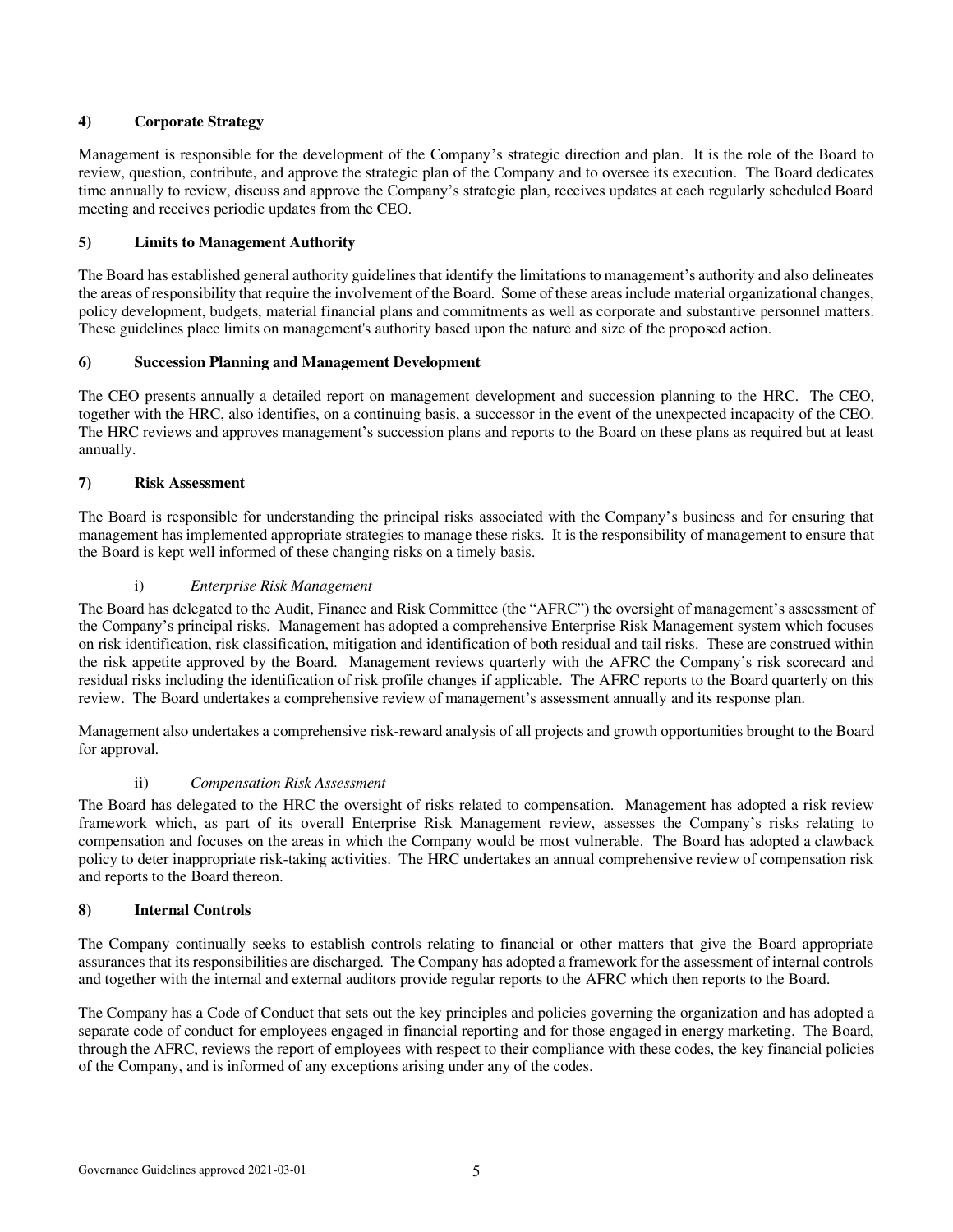#### **9) Insider Trading and Disclosure Practices**

The Company has adopted an Insider Trading Policy, which is reviewed annually by the AFRC and reported to the Board. The policy requires, among other things, that directors and officers adhere to a trading blackout when in possession of material nonpublic information. All directors and officers, who are considered insiders of the Company, must consult with the VP, Legal, Corporate Secretary or Assistant Corporate Secretary before trading in the Company's securities and provide confirmation immediately following any trade.

To facilitate and foster relations with shareholders and other stakeholders, the Company has adopted a shareholder engagement policy and a disclosure policy that addresses the timely dissemination of all material information. The disclosure policy also requires that the chair of the AFRC review and approve the release of financial information derived from the Company's financial statements. The Company also has an insider trading policy that prohibits any employee in possession of material undisclosed information from trading in the Company's securities prior to such information being disclosed to the public. These policies are reviewed annually by the AFRC or Governance, Safety and Sustainability Committee, as applicable, and are reported to the Board.

#### **10) Outside Advisors for Individual Directors**

If any individual director requires the services of an independent advisor to assist him/her with matters involving his/her responsibilities as a Board member, he/she may engage such an advisor at the expense of the Company provided that he/she has first obtained the authorization of the Chair. The director shall adhere to the principles enunciated in the Charter of the HRC in determining the independence of the advisor.

# **F. EVALUATION OF THE BOARD AND THE BOARD-MANAGEMENT RELATIONSHIP**

#### **1) Assessing the Chair's Performance**

In each year of the Chair's term, the Chair of the Committee, as a component of the Board evaluation questionnaire and through one-on-one interviews with each director, performs an evaluation of the Chair's performance, measured against the Chair's position description. The Chair of the Committee summarizes the results, discusses the assessment with the Chair and reviews the results of this assessment during an in camera discussion with the Board. The results of this review form the basis for objectives for the Chair for the upcoming year. In addition, prior to the expiry of the Chair's first term, these reviews form the basis for the Committee's recommendation to the Board with respect to the renewal of the Chair's term.

#### **2) Assessing the Board, Committee, Individual Director Performance and Board-Management Relationship**

The Chair meets annually with each director to obtain their views on the effectiveness of the Board, Board committees, the Board-management relationship, individual director contributions and performance, management contributions and overall workings of the Board. To facilitate these one-on-one meetings, questionnaires relating to Board and individual committee assessments are provided to each director for completion on an anonymous basis. The questionnaires address specific topics and questions for discussion, including (among others) an overall assessment of the Board's performance in the discharge of its duties and responsibilities, whether the Board is satisfied with the strategic initiatives of the Company, the Company's risk management processes, the Company's disclosure processes, the management succession plan, the Board's relationship with management, the quality and timeliness of information provided to the Board in preparation for meetings, the operation of the Board and its committees and the contributions of each director.

The Chair also utilizes the information obtained during this evaluation to identify areas of improvement and objectives for the upcoming year and communicates this information to the Board during an in camera discussion. In addition, the Chair provides individual directors feedback on the evaluation conducted by their peers and provides direction on areas for improvement if necessary. The information is also utilized by the Chair to provide feedback to the CEO on his/her performance and for communication to the senior management team for improvements in areas that will assist the Board in the discharge of its responsibilities.